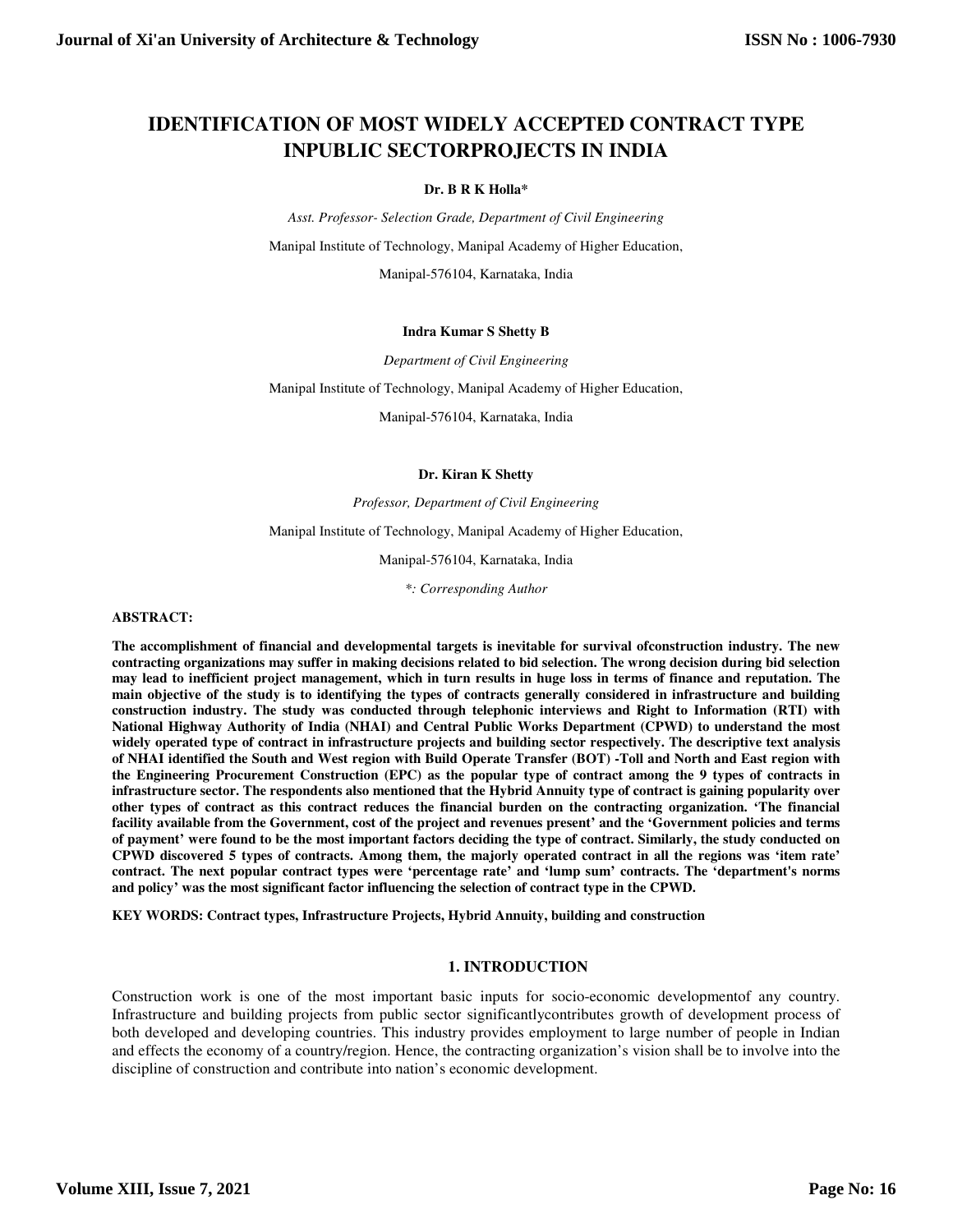The selection of most suitable contract for a contracting organization is important considering the specific risk factors associated with the projects. While there are different types of contracts such as 'item rate', Engineering Procurement Contract (EPC), Build Operate Transfer (BOT) and so on. The associated risks with these type of contracts vary and are also different. Hence, the selection of most suitable contract plays an important role in decision making process of a contracting organization.

This study provides facts about the popularity, adaptability and comparison of various types of contracts operated in Indian public sector of building construction and infrastructure projects. This also includes discussion on the reasons for deploying a specific type of contract for a particular project type.

### **2. LITERATURE REVIEW:**

**A.Merna and N. Smith**[1] described about the adoption of the 'Turnkey Contract' in major construction works of numerous projects. The advantages of this type of contract, in clients viewpoint, was that the responsibility for the contract lies with a single source and client will have less responsibility for the equipment and performance. Here, the work can be done faster since the design and construction can be done concurrently. Disadvantages such as lack of client control and participation in the project will be present, the overall cost may be higher compared to traditional contract type, and the flexibility to bring or associate changes in project is limited. Further**, R. L. K. Tiong, K. T. Yeo, and S. C. McCarthy**[2] explained the constraints mainly involved in winning a BOT projects. The study identifies constraints on winning the BOT projects such as high front-end costs, lengthy and extensive negotiations, opposition to project and project development risks. Finally, it was found that, in the selection of contract type, negotiation and auctioning were the two types of processes. **P. Bajari, R. McMillan, and S. Tadelis** [3] explained about the use of negotiation or auction in procurement of a private or public contracts and found that most of the negotiated contracts were cost-plus contracts and auctioned contracts were fixed-price contract. Later on, the study by **D. W. Chan et al.**[4] identified the risk factors and potential difficulties with the prevailing practices of GMP/TCC. The empirical survey findings reflected that the top three risk factors inherent with the GMP/TCC contractual arrangements were involvement of any inexperienced or claim-conscious contracting organizations in the project delivery process, disputes arising from changes in the scope of work, and unforeseen design development risks. A. **Hasan and K. N. Jha** [5] study identified various attributes affecting the successful use of Incentive/Disincentive (I/D) clauses in achieving their intended purpose in the Indian construction industry. The result shows that five important reasons for the low preference of Incentive/ Disincentive contracts were the difficulty in contract management, additional effort by project participants, adverse effect on the working relationship of client and contracting organization, increased responsibility of client, and client's unwilling top management. Later on, the study by **Q. Chen et al.**[6] discussed the comparison of project performance between Lump Sum and GMP contract. The results showed that Lump Sum contract type was still the most frequently used contract method for Design-Build (DB) projects, particularly in the public sector. However, compared to Lump Sum projects, using GMP contracts were more likely to have less schedule postponement and cost overrun. It revealed that project type, owner type, and procurement method affect the selection of contract types significantly. Civil infrastructure projects use Lump Sum more frequently compared to the industrial projects.

### **3. METHODOLOGY:**

The research area related to selection of contract type and identification of bid decisionstrategies requires research philosophy of 'phenomenology' since it is subjective in nature.Hence, the data collection techniques such as structured questionnaire, opinion survey,telephonic interview, and Right to Information (RTI) have been selected.

Methodology for identification of most widely used contract type

- Framing the questionnaire and pilot study
- Computation of sample size
- Data collection through telephonic interview and RTI
- Analysis of data using descriptive text analysis
- Comparison of various popular contract types with reference to their applicability.

## *3.1 Identification of Most Widely Used Contract Type*

With the intention of identifying the most widely accepted contract type in Indian constructionindustry, and to understand the rationale of its selection, the study was conducted on publicsector of Indian construction industry.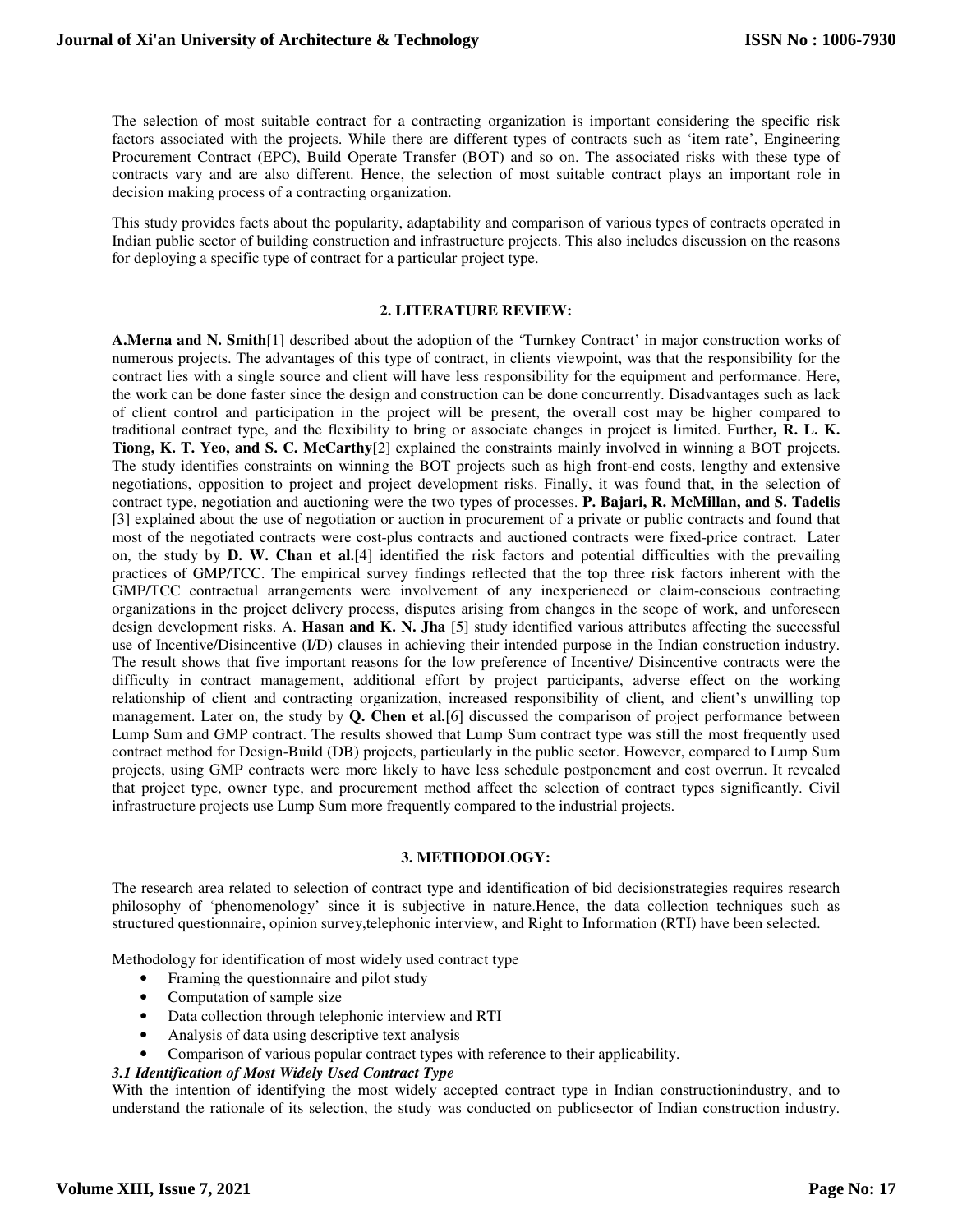Considering the complexity and the confidentiality ofgetting the data from the private sector, this study focused on public sector alone. Public sectorof construction works under the public authority which in turn was administered by thegovernment. This sector generally consists of public service agency to carry out the work. The public sector of construction undertakes various types of major projects and uses differentcontract types.

This study focused on the building and infrastructure projects, a sub sector of public sectorprojects.

## **3.1.1 Framing the Questions**

The questions were intended to collect the qualitative responses to identify the most widelyoperated contract type and the basis for the selection of a particular type of contract. Since,these questions were used in the telephonic interview, the complexity, time and the number of questions was kept to minimum. Only the relevant and direct questions such as the type of theproject the respondents operated, the type of contract they used, and their opinion about thefactors influencing the selection of contract type were finalized.

## **3.1.2 Computation of Sample Size**

Since, the area of study was the public sector construction in India, the population size can becalculated. For collecting the sample from the respondents, simple random sampling techniquewas used. Hence, for the known population size, and random sampling using the Z-score test,was conducted to compute the sample size. The respondents chosen for the study were theProject Directors from National Highways Authority of India (NHAI) and Executive Engineersof Central Public Works Department (CPWD) from various parts of India.

The sample size was calculated by Z-test using following formula,

Sample Size =  $[(Z-Score)2 \times (S.D) \times (1-S.D)]$  / E2 1+ [(Z-score) 2 x S.D x (1-S.D) / (E 2 x N)]

Where, Z-Score is value obtained from the Z- score table for assumed confidence interval; S.Dis assumed Standard Deviation; E is Margin of Error; N is the population size.

## **3.1.3 Collection of Data from Telephonic Interview / Through Right to Information**

The computed number of samples were collected from both CPWD and NHAI projectsexecuted in all the four regions of India (namely North, South, East and West) in last three years to gather information pertaining to building and infrastructure project respectively. TheSuperintending Engineers (SE) or Public Information Officers (PIO) from CPWD and ProjectDirectors (PD) from NHAI were interviewed by telephonic conversation with a prior appointment. Indian construction projects from all regions like North, South, East and Westwere collected to understand the diversity if any in selection of contract type. The telephonicconversation was noted for the further analysis. In the case of non-approachability of therespondents, the request was sent through RTI and the response was received in the form ofletter. The collected data were compiled for the descriptive text analysis.

### **3.1.4 Descriptive Text Analysis of Data**

The obtained responses the descriptive text analysis was carried out to identify the similarity,difference, and the uniqueness in the data from various regions of India. The same exercise wascarried out for analysis of both building sector (CPWD data) and infrastructure projects (NHAIdata). The frequency of operated contracts in the various regions were compiled to understandthe most widely used contract types in last three years in each sector. The total number ofreasons or basis for selection of a particular contract type was also compiled and listed inascending order of its frequency from various regions. The results were then tabulated for theinterpretation.

### **3.1.5 Interpretations, Inferences and Implications**

The interpretation of the result was done through the frequency tables from both building andinfrastructure sectors from all the four regions. Three contract types with the highest frequencyin last three years was implied as the 'most widely used contract types' in the said region. Theoverall highest frequency for all the four region was also noted. The verification of basis foradoption was interpreted again on the basis of frequency of the spelled responses from therespondents. Finally, the inferences from the study on identification of most widely usedcontract type and the basis for its selection were drawn to provide the knowledge to thecontracting organizations. It aimed help these organizations to note and adapt themselves to beproficient for competing with these type of contracts by improving their competitiveness andto strengthen their existence.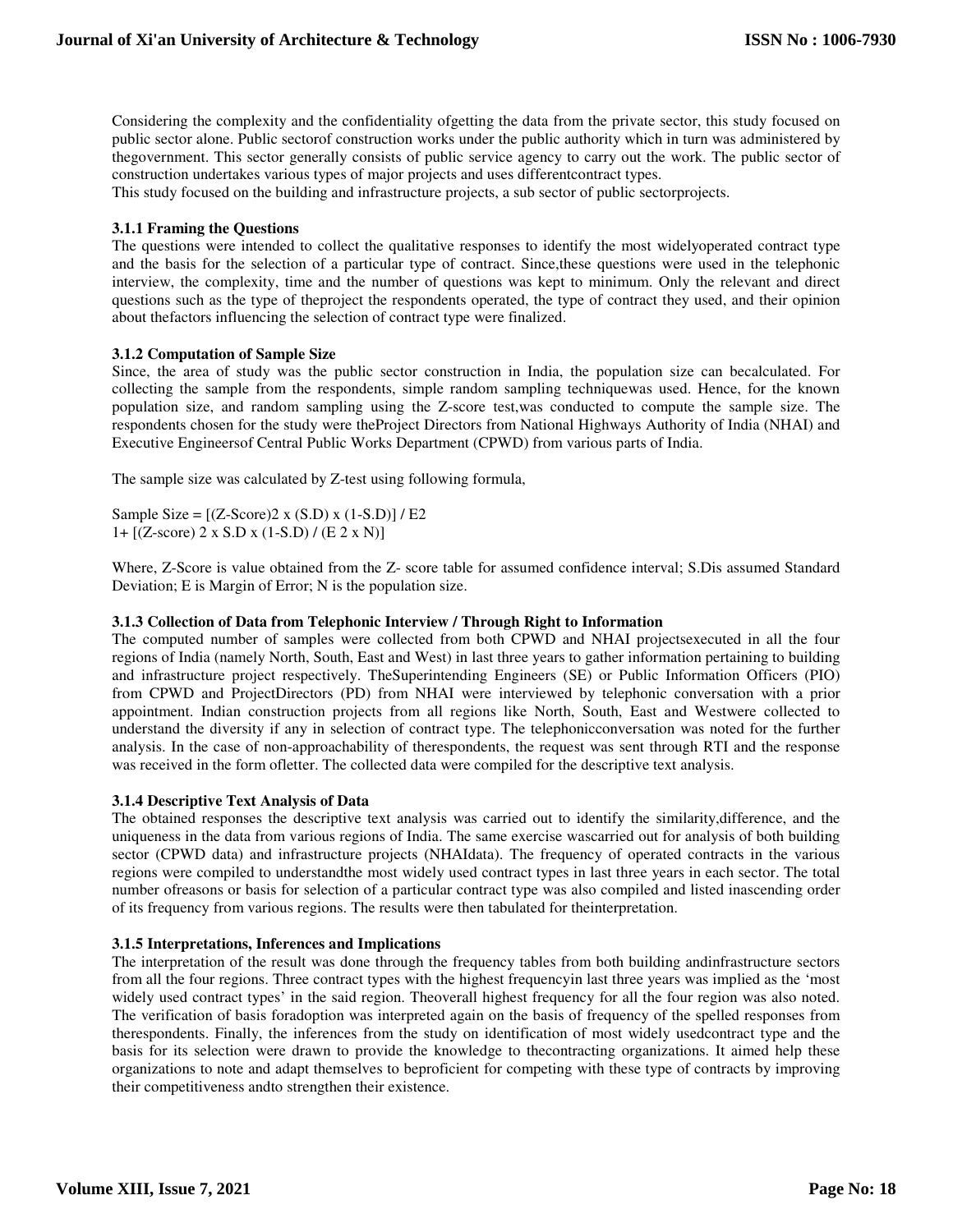# **4. RESULTS AND DISCUSSIONS**

## **4.1 Analysis on Most Widely Used Contract Type**

The results of the study conducted to identify the most widely operated contract type inconstruction of building as well as infrastructure in public sector for the last three years arediscussed as follows.

## **4.1.1 Framed Questions for conducting Telephonic Interview /applying Right to Information (RTI)**

The questionnaire framed for the telephonic interview of the respondents from the Indian Publicsector of construction were as follows: Three questions were asked to all respondents to attain theresearch objective. The first question was framed to understand the type of the projects executedand the second question was framed to know the type of contract used to operate a particular typeof project. This was to verify the correlation between the type of project and the type of contract.The third question was framed to ensure that the motives to select a type of contract for executinga particular type of project were properly covered. The respondent was asked to answer thesequestions with reference to the projects executed by them in last three years. Hence, the three questions formulated for the telephonic interview as well as for the RTI are as follows.

1) What are the various type of projects you have executed in your region?

2) What are the various types of contract used for the same project?

3) What are the reasons to select that type of contract or what made you to select the presentcontract type over the others?

These questions were asked to the randomly selected group of respondents from Central PublicWorks Department (CPWD) and National Highway Authority of India (NHAI).

## **4.1.2 Sample size for Identification of Most Widely used Contract Type**

The results of the Z-Score test for computing the sample size for the survey is given below. Sincethe target group was Project Directors (PD) from NHAI and Superintending Engineers (SE)/ PublicInformation Officers (PIO) from CPWD, the actual population was found to be 112 and 88respectively.

The sample size is calculated by Z-test using following formula, Sample Size =  $[(Z\text{-Score})^2 \times (S.D) \times (1-S.D)] / E^2$ 1+  $[(Z-score)^2$  X S.D X (1-S.D) /  $(E^2$  X N)]

Where, Confidence Interval=90%; E= Margin of Error=10%;  $S.D = Standard Deviation = 20%$ Z-Score for 90% confidence interval=1.645; N= Total Population of Project Directors of NHAI (88) and Superintending Engineer/ Executive Engineer of CPWD (112) Hence, Sample Size for NHAI =  $29.01 \approx$  say 29 respondents. Hence, Sample Size for CPWD =  $31.23 \approx$  say 32 respondents.

# **4.1.3 Data collection from various parts of India**

For region wise data collection and analysis, the states of middle part of India i.e., Madhya Pradeshand Chhattisgarh state were considered along with the West Zone. Similarly, the responses fromthe North Eastern states are considered along with the East Zone. The details of the considerationof regions for data collection is shown in Figure 4.1.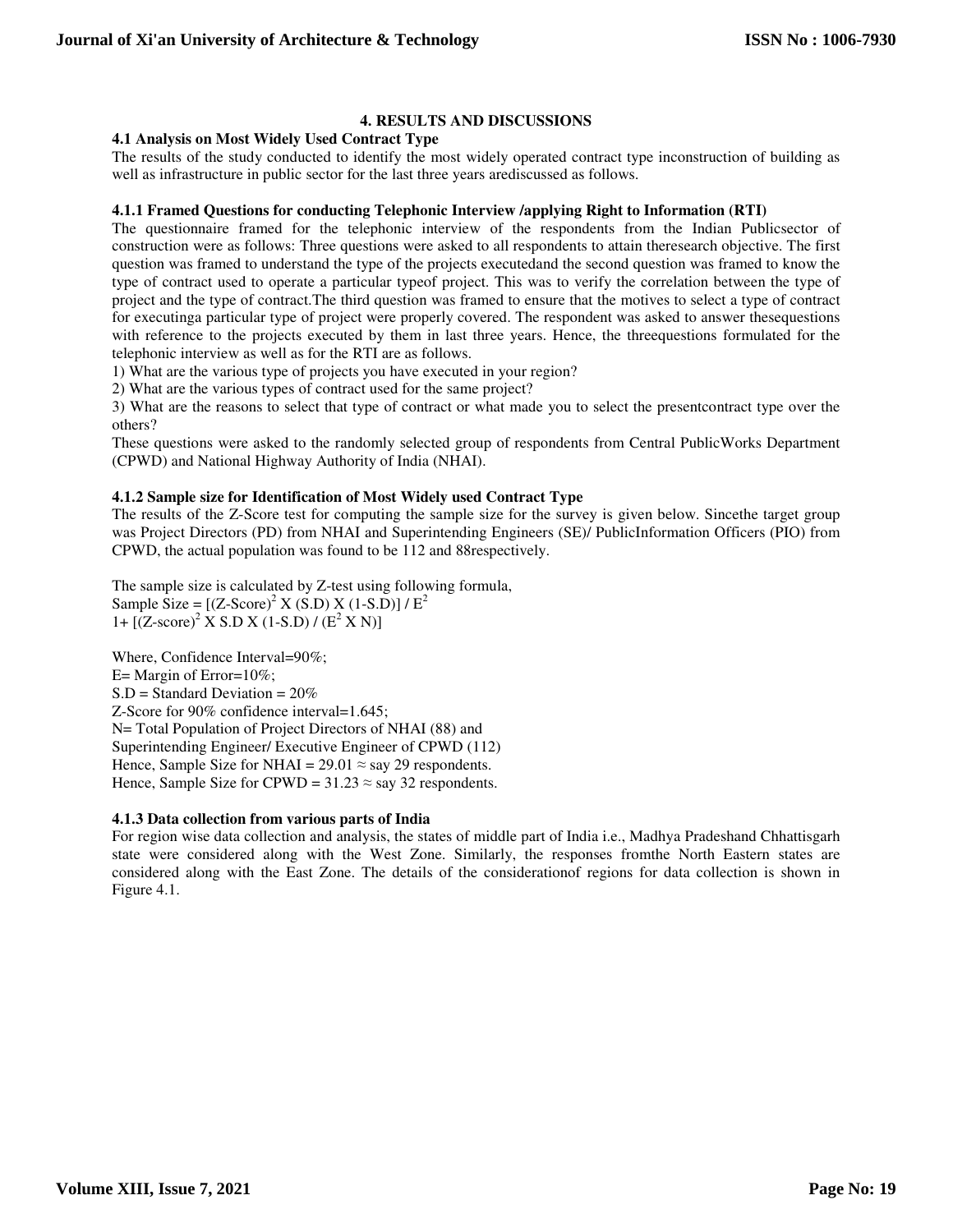

Figure 4.1 Details of Geo-graphical Regions for data collection

The details of the data collected for NHAI and CPWD are tabulated below. In NHAI, majorly thetelephonic interview method was used to collect the data from the Project Directors from variousregions of India. Nine responses from North, eleven from the South, seven from the East and eightfrom the West region were collected adding up to a total of 35 responses against minimum samplesize of 29. The statistics of the responses of different region of NHAI department and details of contracts operated under various region are shown in theFigure 4.2. and 4.3 respectively. Each respondent provided the information about the project type, contract used andfactors influencing the selection of the contract type which was prevailing in their region. Then,response was noted and compiled to ease the analysis.



Figure 4.2**.** Responses Obtained for Study on NHAI

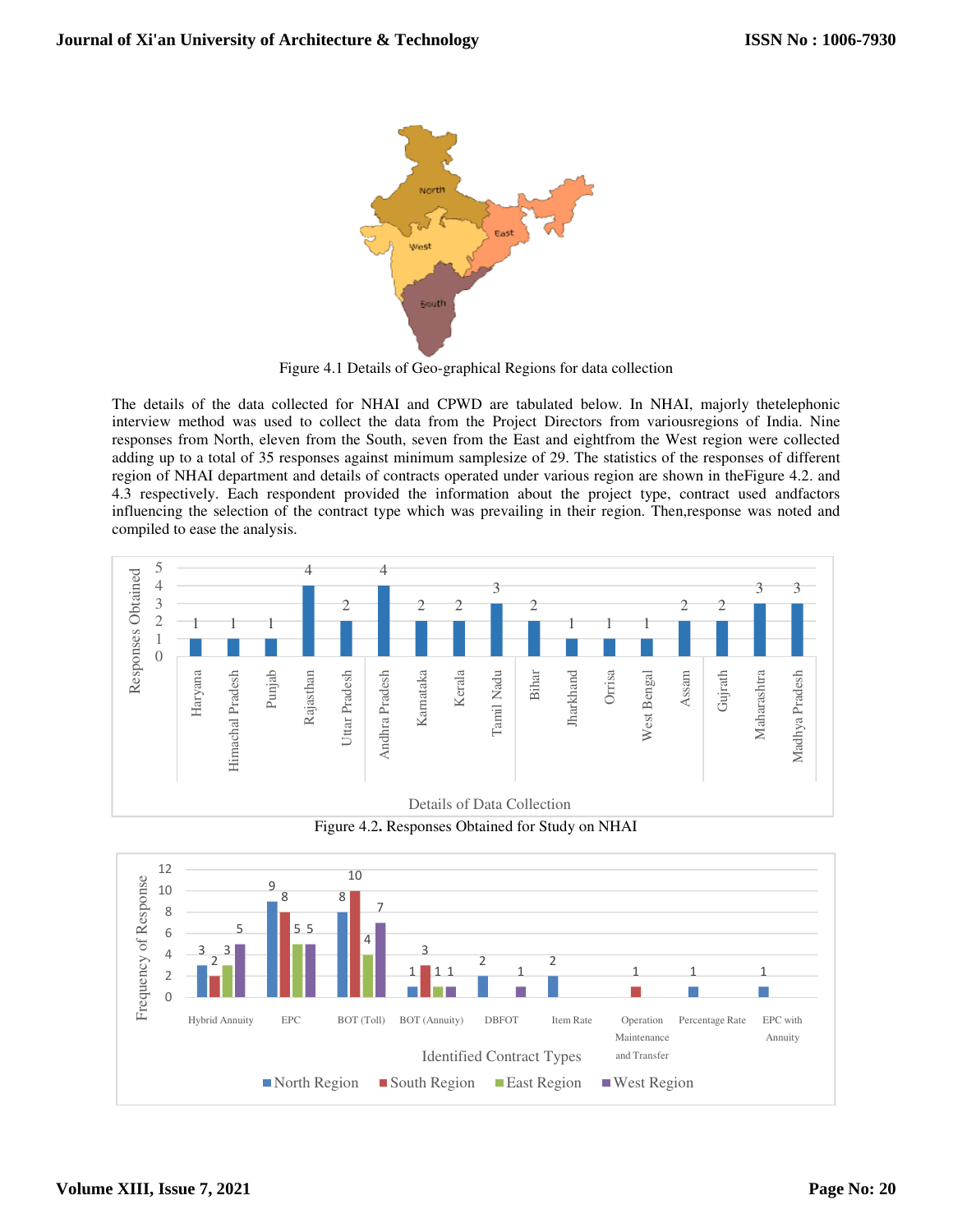#### Figure 4.3. Types of Contracts Operated in NHAI

In CPWD, the collection of data was majorly done through application of RTI form to the CPWD,Delhi. Online application was filed to the RTI, Delhi. The application consisted of the samequestions which were used for NHAI data collection: highlighting the type of projects executed bythe department, type of contract used and factors influencing in selection of that contract type. Thedepartment has forwarded this RTI application to various zones in India. Thus, the SuperintendentEngineers and the Public Information Officer (PIO) have responded for the letter via post, e-mail.However, a few responses were obtained also through telephonic interview. 30 responses fromNorth, 15 from the South, 08 from the East and 10 from the West region contributed a total of 63responses. The, the statistics of the frequency of responses obtained for the CPWD and the type of contracts operated in various regions are shown in Fig 4.4 and 4.5 respectively.



Figure 4.4. Responses Obtained for Study on CPW



Figure 4.5. Types of Contracts Operated in CPWD

# **4.2 Discussion on Data Analysis of NHAI Projects**

The responses received from the infrastructure sector (NHAI department) of all regions was shownin the form of frequency distribution chart in Figure 4.3. The chart depicts the majorly operatedcontract type in the North, South, East and West regions. In the North region, EngineeringProcurement and Construction (EPC) contract was most operated type with 9 projects executed inlast three years. The Build Operate Transfer - Toll (BOT - Toll) and Hybrid Annuity type ofcontract acquired second and third position respectively with 8 projects of BOT (Toll) and 3 projects of Hybrid Annuity. In South region, BOT (Toll) was the most widely operated contractwith 10 projects executed in last three years. EPC contract was implemented in 8 projects and BOT(Annuity) type of contract in 3 projects.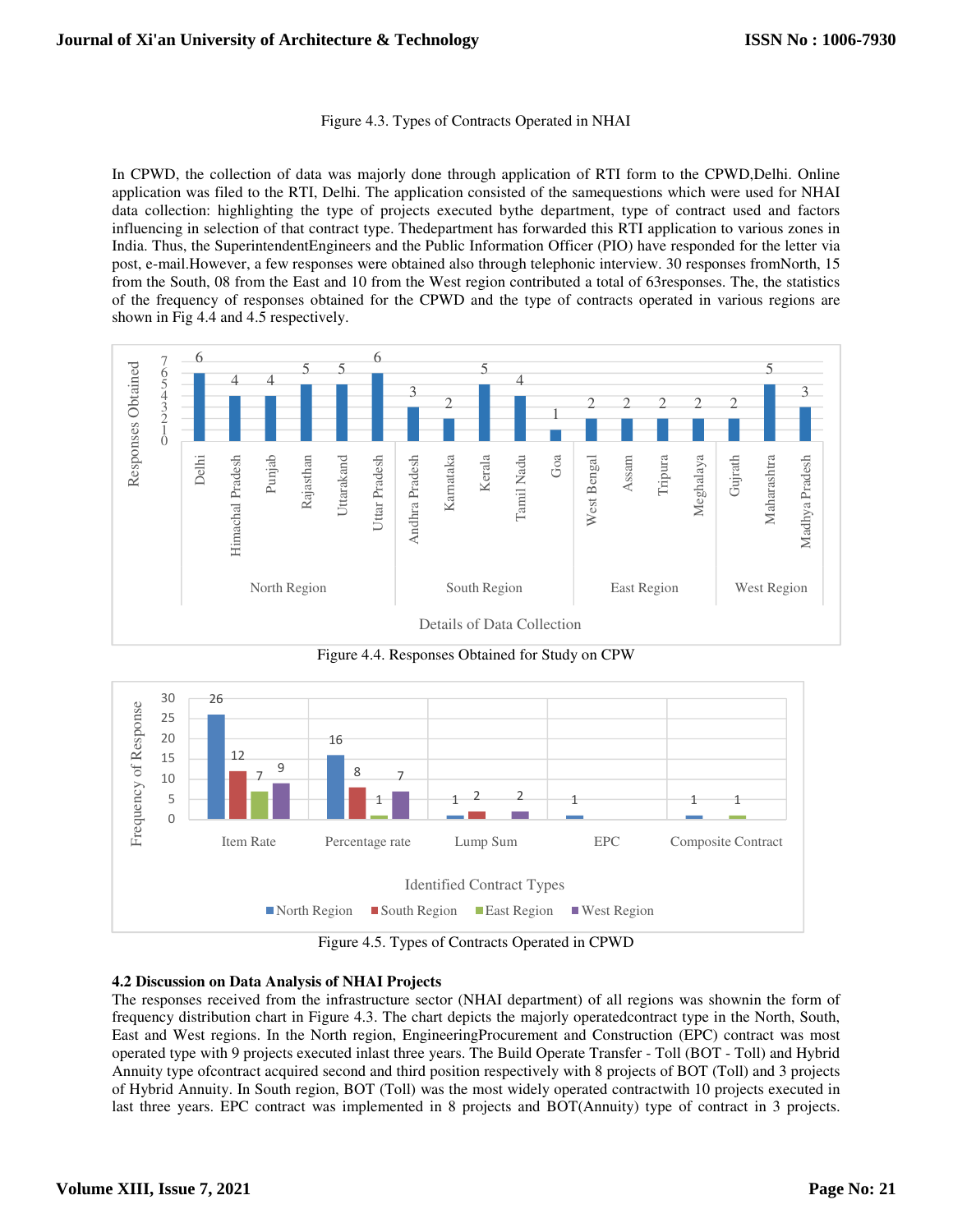Hybrid Annuity contract also had established its existencein 2 projects. Similar to North region, East region showed EPC contract as the most operated typewith 5 projects. Also, BOT (Toll) and Hybrid Annuity attained subsequent positions. The Westregion showed similar results to that of South region. BOT (Toll), EPC and Hybrid Annuitycontract type were found to be the most operated contract type.

To summarize, the BOT (Toll) and EPC were found to be the most widely operated contract typeamong the 9 types of contracts identified in the study. However, the respondents mentioned that,the Hybrid Annuity type of contract is gaining popularity over other types of contract, since thiscontract reduces the financial burden on the contracting organization. The Government isresponsible for funding 40% to 50% of the cost of project to make sure no blockage of cash flowin the initial stages of the projects. This in turn contributes to the progress of the project. Therespondents also hinted that, because of the stated reasons, Hybrid Annuity is likely to be the most accepted type of contract in the near future.

### **4.3 Discussion on Data Analysis of CPWD projects**

The responses received from the CPWD in the form of reply to the RTI application were compiled to identify the most widely operated contract type in the building sector in various regions of India as showed in Figure 4.5. The 63 responses obtained from the survey showed that, there were application of five major types of contracts in the building sector namely, item rate, percentage rate, lump sum, EPC and composite contract. The primarily operated contract in all the region was found to be 'item rate' contract in building sector. The next popular contract type was 'percentage rate' and 'lump sum' contracts.

The results of the study identified twelve major factors influencing the selection of contract type in building sector namely, the market rate with reference to Schedule of Rate (SOR) of the department, mode of award of contract, norms laid by the department, past experience in similar projects, viability of project, contracting organization's willingness, technical aspects, required design flexibility, site condition, nature of work, scope of work, and the need for project. The details of the responses obtained for each factor are shown in the Figure 4.7. The North region emphasized 'department norms, importance of market rate and SOR, mode of award of contract and the nature of work' as significant factors for selection of contract type. These factors were same for the East region. In addition to these factors from the North region, in the South region, the technical aspects involved in the project were considered. The West region highlighted 'the market rate conditions, quoting the lowest rate, SOR' as the most significant factors.

Based on the result of CPWD projects, the 'item rate' contract is evidently the most widely used type of contract throughout India. Among 63 responses, frequency of 54 projects operated by this type of contract in last three years clearly show its popularity and acceptance. 'Percentage rate' contract with 32 projects being executed stands second widely operated contract type. Also, the 'lump sum' contract, 'Single bid, double bid, three bid' and 'composite contract and EPC' are the other three contracts, which show their existence in various special or specific cases in CPWD projects.

## **5. CONCLUSIONS**

This study concludes that the most widely used contract type in Indian civil engineeringconstruction is item rate. The key factors for selection of the contract types are 'client department'snorms and policies', 'technical aspects involved in the project' and 'nature of work'.In the infrastructure sector, the most widely used contract type in North and East region is EPCand in South and West region is BOT (Toll). The Hybrid Annuity figured in both the cases as thethird preferred contract type. However, of late there is an increased tendency to prefer HybridAnnuity in this sector due to its relative advantages in terms of funding. The key factors forselection of contract type are financial facility available from the government, cost of the project,and magnitude of revenue generation.

The identified factors for selection of contract type needs to be taken into account whilechoosing from various alternative contract types. This would ensure the management ofcontracts systematically within cost, time, and quality parameters.The most widely operated contract types identified and their pros and cons in building aswell as infrastructural sector exhibit their specificity of application to projects.The contracting organization have to note and adapt themselves to be proficient forcompeting with the selected type of contract by improving their competitiveness and forstrengthening their business.